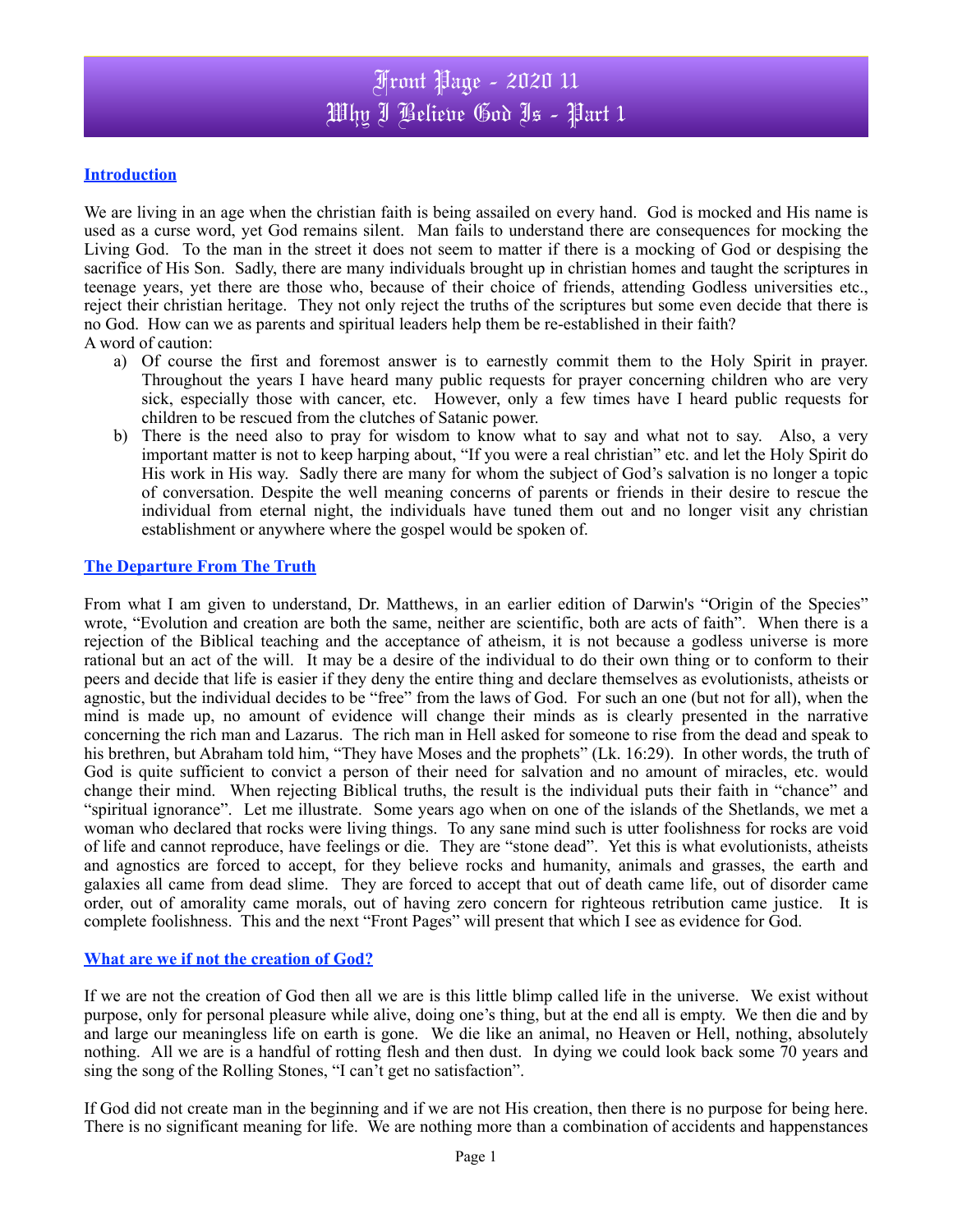## Front Page - 2020 11 Why I Believe God Is - Part 1

that can change at any moment. For instance, a few months ago the corona virus was running rampant across the world. Suddenly life changed dramatically. This is such a small thing but since all happens by chance, what if gravity changed, what if an asteroid came too close to the earth? What is stopping a catastrophic earthquake shaking this world, what is to stop multi volcanoes erupting in very quick succession? The answer is, "nothing", if there is no God.

The rejection of God, who is in control, results in life being meaningless, just work, eat, and sleep from birth until death. Seventy long years of repeated sorrows, weariness and toil without purpose. Solomon sought to make the best of life, trying every aspect of what people called life and found it all to be empty, void of fulfilling purpose.

When an individual brings God into the picture and begins with, "In the beginning God created the heaven and the earth" (Gen. 1:1) one is faced with the reality that life has purpose, we are not accidents. Furthermore, in the greater aspects of life there is life after death. Death is the transference of dwelling place. In that greater picture I shall continue to live either in fellowship with God or under His wrath, Heaven or Hell for the lifetime of God, and God will never die.

#### **Which comes first?**

Which comes first, belief in the God who communicates and gave the scriptures, or belief that the scriptures are true and therefore belief in God? If I believe the scriptures are true, what do I base that on? If the scriptures are a series of myths, would I believe there is a God? If on the other hand I did not believe there is a God, would I accept the scriptures as true?

- a) It is the acceptance of both being true or none of them being true. If the scriptures purport to be from God but are not true, then the representation they make of a God, who is perfect, is false. If God who purports to know everything gives prophetic statements which in time are proven to be false, then we can discard the idea that the Bible is inspired and a holy book.
- b) Therefore, the individual must begin with either there is no God and the scriptures are just another book, or the scriptures are a unique book, true in every aspect, and therefore believe in the God they speak about.
- c) Nowhere does the Bible set out to prove God's existence. It simply begins with an authoritative statement of finality, "In the beginning God created the Heaven and the earth" (Gen. 1:1).
- d) What could one present which bears evidence to a supreme Being without the use of the scriptures?

### **What is proof God is?**

In such a consideration the individual must discern the distinction between "evidence" and "proof". What is proof? Proof of anything is the final verdict of a particular argument. Truth is founded on the substantiated facts which universally remain unchanged in time or era, based on observation and deduction. Those substantiated facts are the evidences of the truth which, when set before the individual, become proof of a particular happening. I believe that there is a certain color which we call "red", another we call "orange". However, how would one prove it is red or orange? What is the evidence? We simply believe that particular shade is red because that is what we have been taught. But, we cannot prove it is red and not orange or pink. I am steadfastly convinced in the reality of God, not based on what I was taught, but because when the evidences are gathered together they present the unshakable truth that God is.

#### **Is God just a fairy tale?**

Why do I believe God is? The question is meant to be much more than an intellectual agreement on the existence of God, but rather do I have an unshakable conviction that there is one supreme Being to be acknowledged as God? There are thousands who live, debate, and argue that there is no such a Person. This begs the question, "Why live to deny that God exists if He is just a mythical figure like Santa Clause"? "Why would people deny